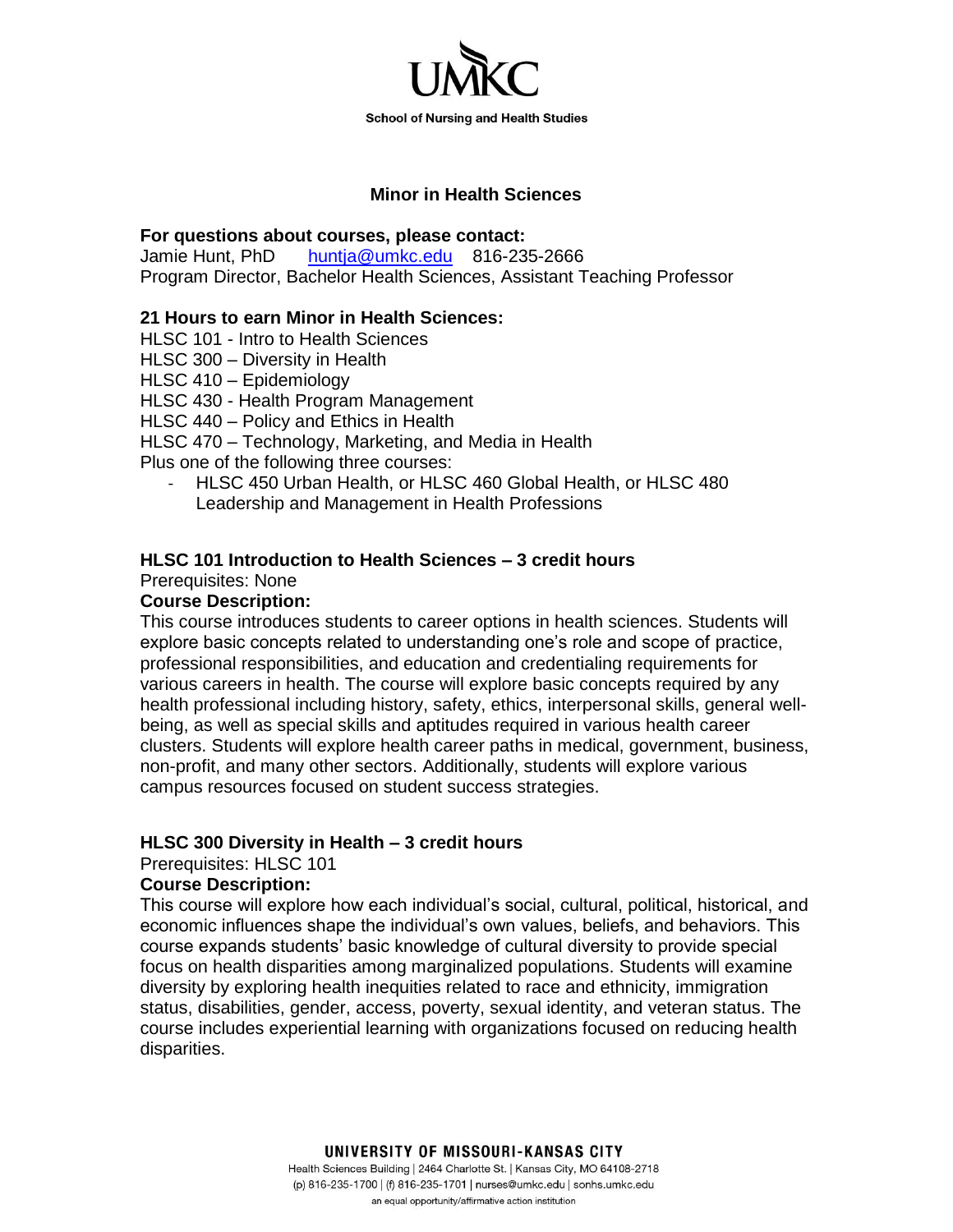# **HLSC 410 Epidemiology – 3 credit hours**

Prerequisites: HLSC 101

HLSC 345 – this will be waived as a prerequisite for students pursuing the Minor in Health Sciences

### **Course Description:**

This course is an introduction to epidemiology with an emphasis on applications in public health. Students will learn the basic principles of epidemiology, including the relationship of biostatistics to epidemiology and public health, methods of disease investigation, epidemiological study designs and their uses and measures of effects. Through the course, students will be able to apply measures of disease incidence and prevalence, determine crude and adjusted rates, and explain the uses of screening tests and criteria for their evaluation, including measures of validity. The class will explore ways that epidemiology is used in environmental health and social sciences, as well as applications in molecular and genetic epidemiology.

# **HLSC 430 Health Program Management – 3 credit hours**

Prerequisites: HLSC 101

HLSC 310 – this will be waived as a prerequisite for students pursuing the Minor in Health Sciences

### **Course Description**:

This course is designed to acquaint students with the range of issues raised by health finance, particularly as these affect health program management, health policy, health delivery, and population health. The course provides a broad introduction to key concepts, issues, tools, and vocabulary useful for policy makers, consumers, and potential administrators. Funding, planning, implementation, and evaluation mechanisms specific to government agencies, private insurance, and managed care will be explored.

### **HLSC 440 Policy and Ethics in Health - 3 credit hours**

Prerequisites: HLSC 101 and HLSC 300

### **Course Description:**

This course is designed to present an overview of policy and professional ethics within health based organizations and includes discussion of how ethics drive policy decisions. Attention is given to the relationship between these issues and improving health delivery and outcomes. How health policy is created, including financing will be discussed.

### **HLSC 470 Technology, Marketing and Media in Health - 3 credit hours**

Prerequisites: HLSC 101 and a prerequisite or co-requisite of HLSC 440 **Course Description:** 

This course will focus on current technology trends in consumer health (i.e. mobile apps), personal health data, health data storage, technology infrastructures, as well as health risk assessment tools. Course content will link marketing and media messages in the health profession with technologically advance delivery tools. Students will discuss the philosophical, social and legal issues in the use (and abuse) as it related to health technology, health marketing, and health in the media.